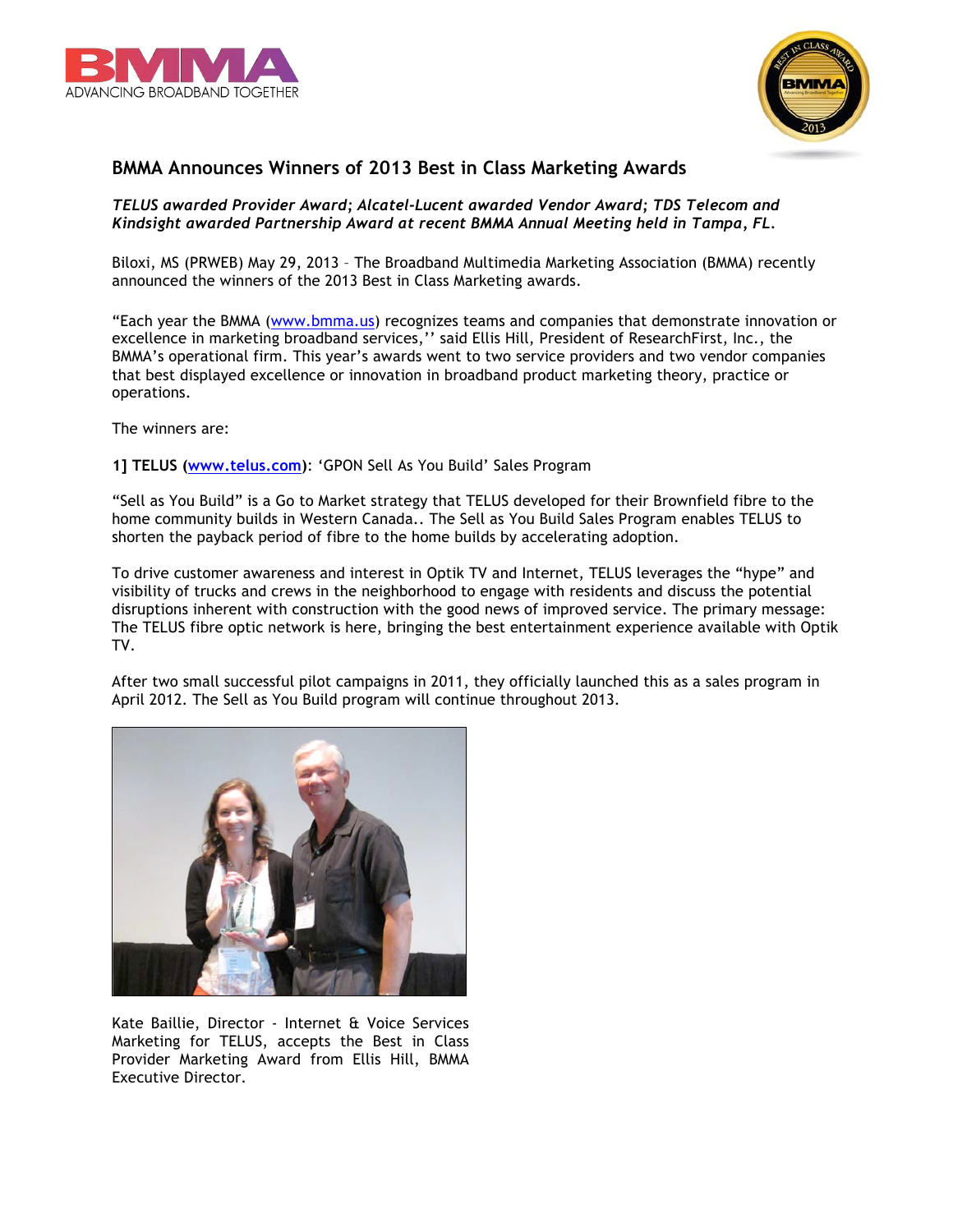**2] Alcatel-Lucent (www.alcatel-lucent.com)**: Motive Customer Experience Solutions (CXS) Portfolio Launch

Alcatel-Lucent addresses the diverse needs of service providers with a comprehensive approach to customer experience transformation. This approach is supported by Motive Customer Experience Solutions (CXS), a robust and flexible portfolio of software and services. This modular portfolio is equally well suited for fulfilling senior executive visions and executing stakeholder challenges.

The Motive portfolio of Customer Experience Solutions was launched on February 7, 2012 and linked to a one-minute "commercial." The campaign ran for the first half of 2012.

The Motive Customer Experience Solutions (CXS) portfolio helps service providers forge stronger and more valuable customer relationships. These solutions and services enable service providers to foster long lasting brand loyalty by building customer-focused improvements into their products and services.

## **3] TDS Telecom (www.tdstelecom.com)** and **Kindsight (www.kindsight.net): '**TDS Hacker Alert' Sales Program

The TDS Hacker Alert sales program is a comprehensive joint initiative between TDS Telecom and Kindsight, spun into Alcatel-Lucent on April 1, 2013, to launch the new TDS Hacker Alert product that is based on the Kindsight Security Services platform. The program included sales training, product demonstrations, videos and a sales incentive program. The goal was to drive sales of the new product to TDS Telecom subscribers through the TDS Sales team. The program was a huge success as it easily surpassed all metrics and Hacker Alert became the fastest selling value-added service in company history.

TDS Hacker Alert provides subscribers network-based security for their home network without needing to install anything on their home PCs and other devices, and without any impact to their broadband Internet connection. Hacker Alert is promoted as an additional layer of security on top of TDS Internet Security and other security services.

TDS Telecom researched and performed extensive analysis of malware infections among residential subscribers as well as both internal and external cost analysis regarding customer infections. The conclusion was that network-based security would be a valuable offering for their subscriber and would nicely complement TDS Telecom's comprehensive portfolio of security related products.

Hacker Alert can be offered as a standalone product or bundled with other products in "Plus Packs", such as anti-virus software and premium technical support, to provide complete end-to-end security and remediation services that generate additional revenue. Kindsight customized the product to incorporate existing tools offered by TDS, such as TDS Internet Security, and to upsell these tools as part of the service.